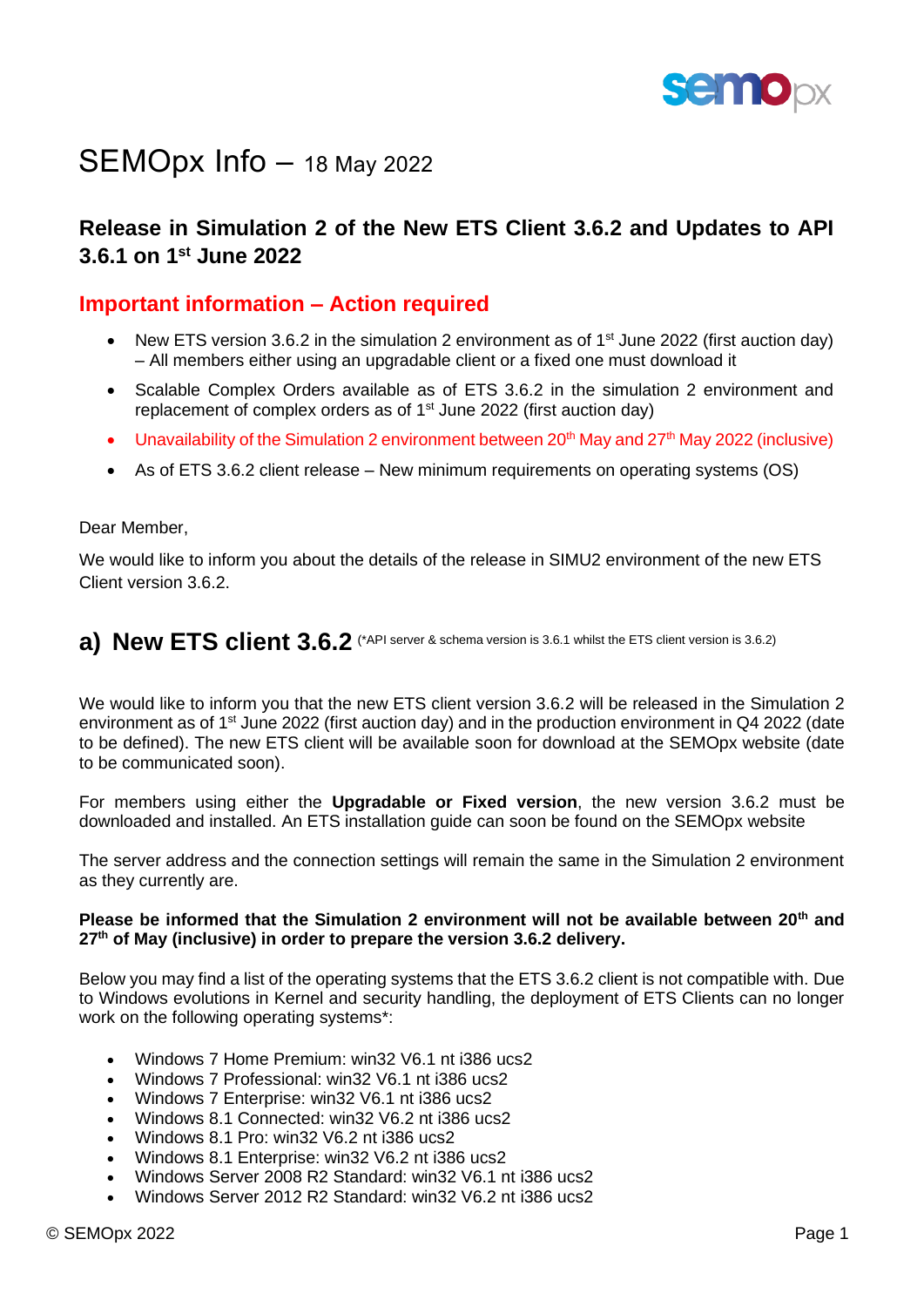

Note that any older versions than those mentioned above are also not supported in any way.

*(\*) The list is not exhaustive* 

# **b) Updates in the new versions for both CLIENT and API users**

(\*API server & schema version is 3.6.1 whilst the ETS client version is 3.6.2)

# ➢ **SCALABLE COMPLEX ORDERS**

With the ETS client 3.6.2, we are replacing the Complex Orders with the **Scalable Complex Orders** as a result of the continuous improvements to the products offered by SEMOpx. The SCOs aim at supporting you through your trading strategy. The main change compared to the Complex orders is that in the Scalable Complex Orders, we have removed the variable cost field and added the Minimum Acceptance Volume (MAV) field. The rest remains the same. These features are also available for API.

Please find more details about the changes [here.](https://www.semopx.com/documents/general-publications/SCO-Project-Meeting-5-4th-February-2022.pdf)

### ➢ **Addition of a block comment in the Trade Report**

As of the ETS client 3.6.2, you will be able to see the block comment in your ETS trade report that you have added when submitting your block order. Until now this information is not available in the trade report but with the new client this information is added to enrich the value of your data processing.

This feature is also available for API.

# ➢ **Pop up for market results (Only client)**

As of the new client go live, you can modify your user settings if you want to receive a pop up with the auctions that have been published. In this pop up you can select which auction you want to open to see the market results window.

In the **settings** select **ETS -> Auction results -> Market result pop up** and then select the desired area(s)

After the auction is published, you will receive a pop up with the auction that can be selected to see the results for. Alternatively, at any moment you can click on the new option button: Market Results Notification and get the pop up of the available areas with results published. From there you can open the results window.

# ➢ **Curtailment information Breaking message**

In case of curtailment in an auction you will receive an automatic Breaking Message with the detailed information of the curtailment about the affected area(s), the period(s) and the ratio.

This feature is also available for API. API users can retrieve the Breaking Message via the API method "RetrieveMessagesUnreadOnly"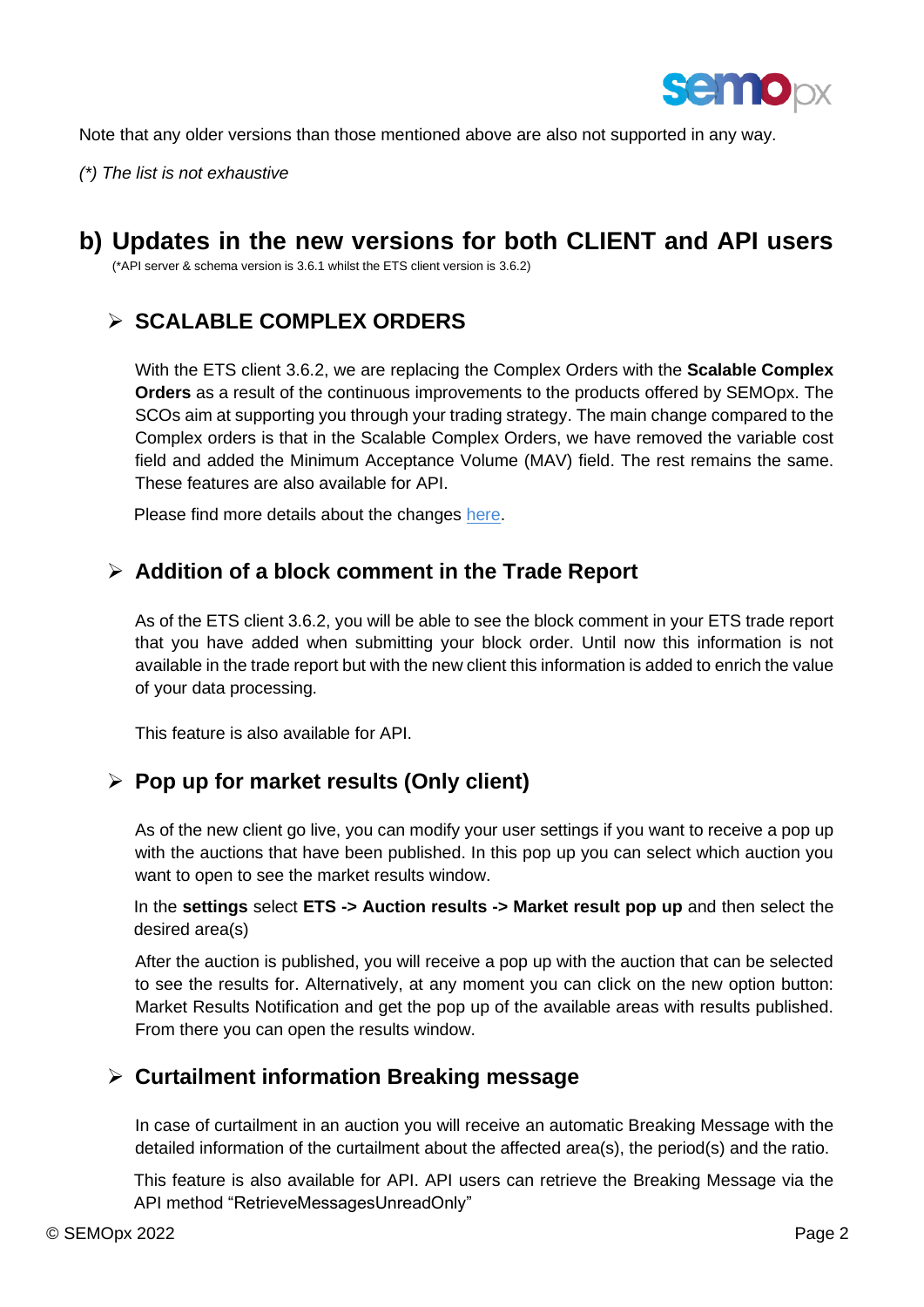

### c) API Updates in the 3.6.1 version\* (\*API server & schema version is 3.6.1 whilst the ETS client version is 3.6.2)

#### ➢ **New schema 3.6.1**

The ETS API 3.6.1 version will bring a new schema (3.6.1) and respectively the **schema 3.3.2 will be decommissioned** thus we advise you to switch to one of the available schema versions as soon as possible. Below is the list of the available schemas:

| <b>Schema version</b> | <b>Status in PROD as of 21 June</b> | Status in SIMU2 as of 01 June                                                                    |
|-----------------------|-------------------------------------|--------------------------------------------------------------------------------------------------|
| 3.3.2                 | Valid                               | Decommissioned (*)                                                                               |
| 3.4.6                 | Valid                               | Valid<br>Complex orders not supported anymore (**)                                               |
| 3.5.1                 | Valid                               | Valid<br>Complex orders not supported anymore (**)                                               |
| $3.6.1$ (**)          | Not available                       | Valid (mandatory if using today complex orders or if<br>you want to use scalable complex orders) |

**(\*)** for customers still using the 3.3.2, please keep in mind the **changes available as of the 3.4.6 schema**, more detailed in the *01-ETS API Client Application Design Guide* document:

- o New requests to retrieve your member **Trading Limits (TL)**
- o The possibility to implement a **reset password** functionality from your API application.
- o **Mandatory changes** when upgrading to the 3.4.6 schema or higher:
	- a) A more secure **UpdatePassword** request requiring the new and the previous password replaces SetNewPassword
	- b) A distinction between **warnings** and real errors
	- c) A change in the error tag: <ns:errors> becomes <ns:error>
	- d) A list of tags and methods gets deprecated (please refer to the *ETS API 3.4 Deprecated Tags Decommission List.pdf* document)
- o The possibility to enhance your Market results / Trades retrieval implementation: the *Auction Max Cancellation Time* becomes available in the *Retrieve Auction Information* request
- o Sample requests available for new features

#### **(\*\*) Complex orders must be migrated to Scalable complex orders, which implies migrating to the 3.6.1 API schema**

Old methods are decommissioned, even in the 3.4.6 and 3.5.1 API schemas. New methods are available in the 3.6.1 schema:

- EnterScalableComplexOrder
- CancelScalableComplexOrder
- RetrieveScalableComplexOrders